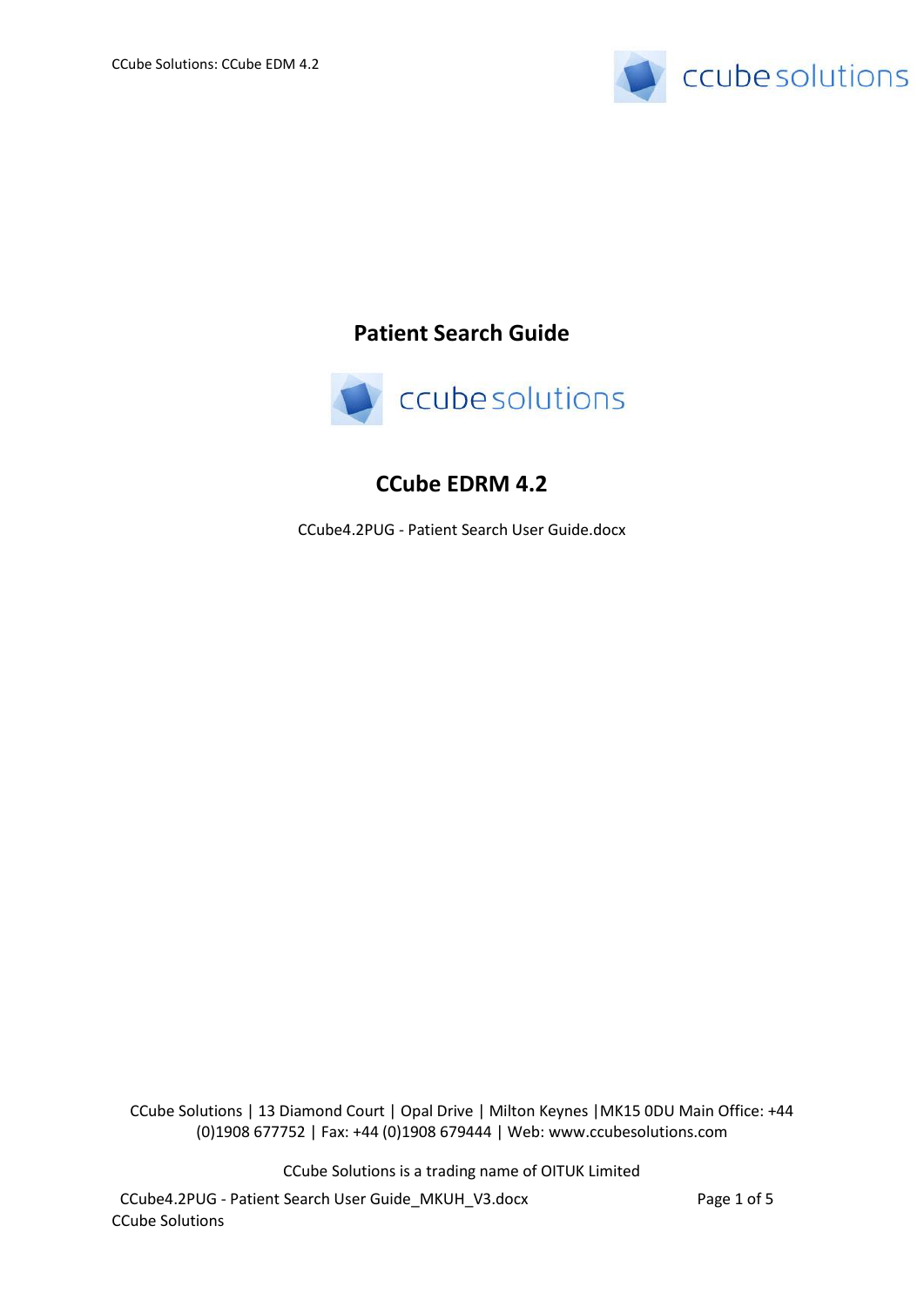

# <span id="page-1-0"></span>**1 Contents**

# <span id="page-1-1"></span>**2 Revisions**

| <b>Revision</b> | <b>Summary of Changes</b>    | Author        | Date       |
|-----------------|------------------------------|---------------|------------|
| 0.1             | Initial creation of document | Sarah Butler  | 06/10/2015 |
|                 | $\cdot$ .                    | $\cdot$ .     | .          |
|                 | Content optimised for MKUH   | Andrew Phelps | 24/02/2019 |
|                 |                              |               |            |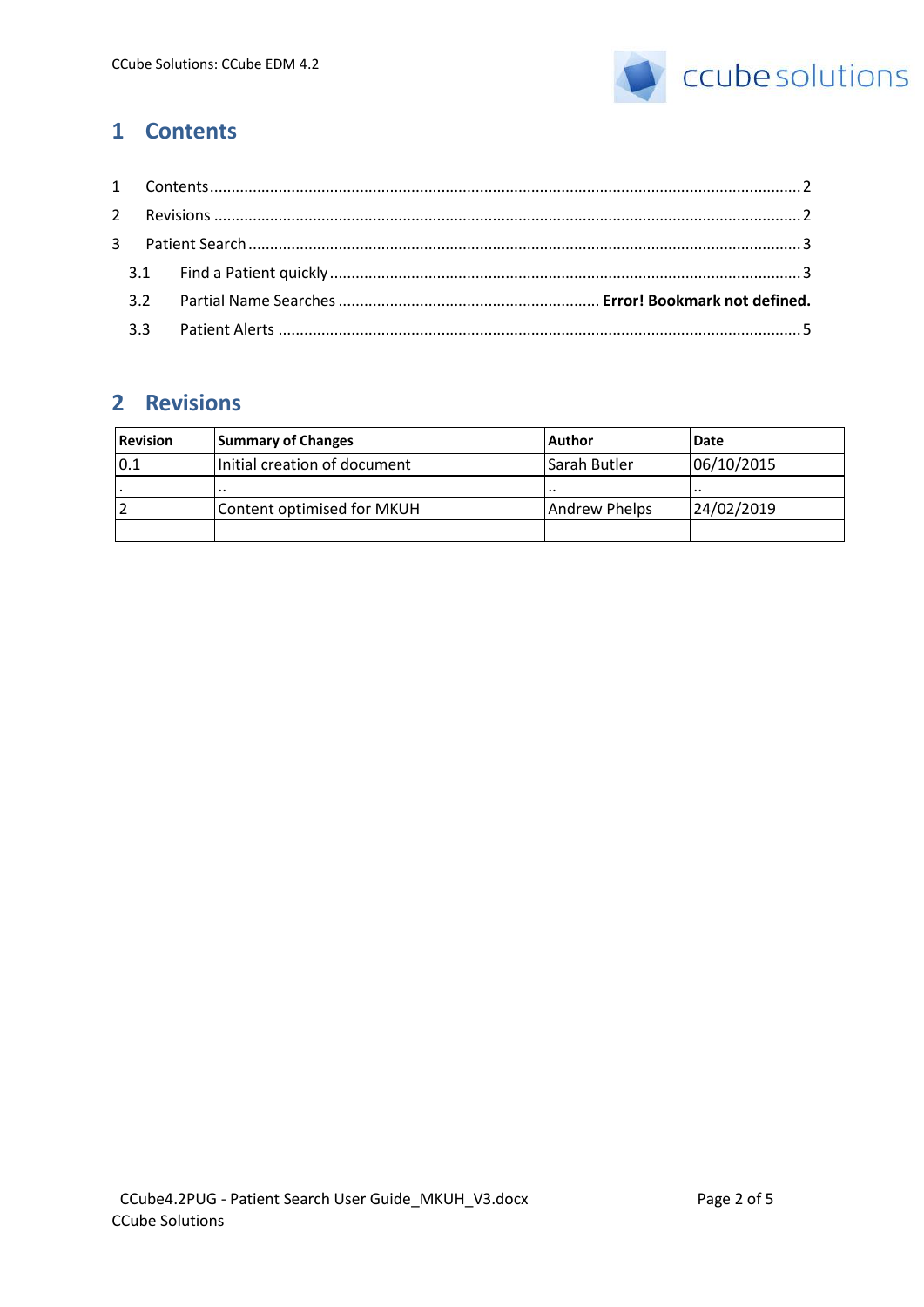

## <span id="page-2-0"></span>**3 Patient Search**

To open the Search facility, click on the Search icon in the menu bar on the left hand side of the screen.

|                 | $\mathbf{R}^{\alpha}$                                              |                  |                  |             |                     |         |              |     |                       |                     |
|-----------------|--------------------------------------------------------------------|------------------|------------------|-------------|---------------------|---------|--------------|-----|-----------------------|---------------------|
| $\frac{60}{20}$ | Search                                                             |                  |                  |             |                     |         |              |     |                       |                     |
|                 | <b>Hospital Number</b>                                             |                  |                  |             |                     |         |              |     |                       |                     |
|                 | <b>NHS Number</b>                                                  |                  |                  |             |                     |         |              |     |                       |                     |
| 8 图 图           | Forename                                                           |                  |                  |             |                     |         |              |     |                       |                     |
|                 | Surname                                                            |                  |                  |             |                     |         |              |     |                       |                     |
| 凤               | Date Of Birth                                                      | DD/MM/YYYY       |                  |             |                     |         |              |     |                       |                     |
| $\mathbf{L}$    | Sex                                                                | - Select Gender- |                  | $\check{~}$ |                     |         |              |     |                       |                     |
| 仓               | Reset<br>Search                                                    |                  |                  | Simple      |                     |         |              |     |                       |                     |
| л               | Hos No                                                             | Name<br>T.       | NHS Number<br>Y. | 7           | Date Of Birth<br>тI | Address | $\mathbf{r}$ | G.P | $\mathbf{r}$ Practice | π.                  |
| <b>PA</b>       | (1,1)<br>$0 \rightarrow$<br>$\blacktriangleleft$<br>$\blacksquare$ |                  |                  |             |                     |         |              |     |                       | No items to display |

### <span id="page-2-1"></span>**3.1 Find a Patient quickly**

The quickest way to find the right individual record is by entering a detail that identifies the patient into the simple search and either pressing "Enter" on the keyboard or clicking on the search button.

It is possible to search using the following criteria:

Hospital Number NHS Number First Name Surname Date of Birth (Format must be DD-MM-YYYY)

If there is one patient found using your search criteria the patient record will open automatically. If there is more than 1 patient found for your search criteria you will be presented with a list to choose from.

| <b>Hosp No</b>      | Name                  | <b>NHS Number</b> | Date Of Birth | <b>Address</b><br>-                                       | G.P<br>-    | Practice<br>▼               | ∗     |
|---------------------|-----------------------|-------------------|---------------|-----------------------------------------------------------|-------------|-----------------------------|-------|
| + 1315251H          | Mrs Pauline CUDDY     | 1768098320        | 15 May 1969   | 15 Time Training Training Training PP1<br>PP <sub>1</sub> | David Smith | CCube Solutions GP Practice | ☆▲    |
| ▶ 999999A           | Mrs Pauline DANIELS   | 1144462929        | 17 Jan 1988   | 15 Time Training Training Training PP1<br>PP <sub>1</sub> | David Smith | CCube Solutions GP Practice | ☆     |
| > 1190867X          | Mrs Pauline DONALDSON | 4762521744        | 09 Jul 1971   | 15 Time Training Training Training PP1<br>PP1             | David Smith | CCube Solutions GP Practice | ☆     |
| $\bullet$ 0629722   | Mrs Pauline GALLOWAY  | 1223334324        | 11 Nov 1968   | 15 Time Training Training Training PP1<br>PP1             | David Smith | CCube Solutions GP Practice | $*$ A |
| <b>&gt; 111111A</b> | Mrs Pauline GLORTER   | 7879209280        | 10 Feb 1968   | 15 Time Training Training Training PP1<br>PP1             | David Smith | CCube Solutions GP Practice | ☆     |
| $+ 1220340V$        | Mrs Pauline GRIFFITHS | 4407899026        | 19 Nov 1980   | 1 Toto Wad Wad Townsfilldon Exexex TT1<br>7TH             | David Smith | CCube Solutions GP Practice | ☆     |
| <b>+ 123456B</b>    | Mrs Pauline JAMES     | 4446883640        | 24 Dec 1984   | 15 Time Training Training Training PP1<br>PP <sub>1</sub> | David Smith | CCube Solutions GP Practice | ☆     |
| ▶ 0264910B          | Mrs Princess LEA      | 4540355686        | 03 Jul 1972   | 15 Time Training Training Training PP1<br>PP1             | David Smith | CCube Solutions GP Practice | ☆▲    |
| <b>B</b> 0451169T   | Mr Paul LUIS          | 4605662162        | 15 Jan 1979   | 15 Time Training Training Training PP1<br>PP <sub>1</sub> | David Smith | CCube Solutions GP Practice | ☆     |
| <b>+ 123456A</b>    | Mrs Pauline SMITH     | 4986883640        | 18 Jun 1973   | 15 Time Training Training Training PP1<br>pp <sub>1</sub> | David Smith | CCube Solutions GP Practice | $*$ A |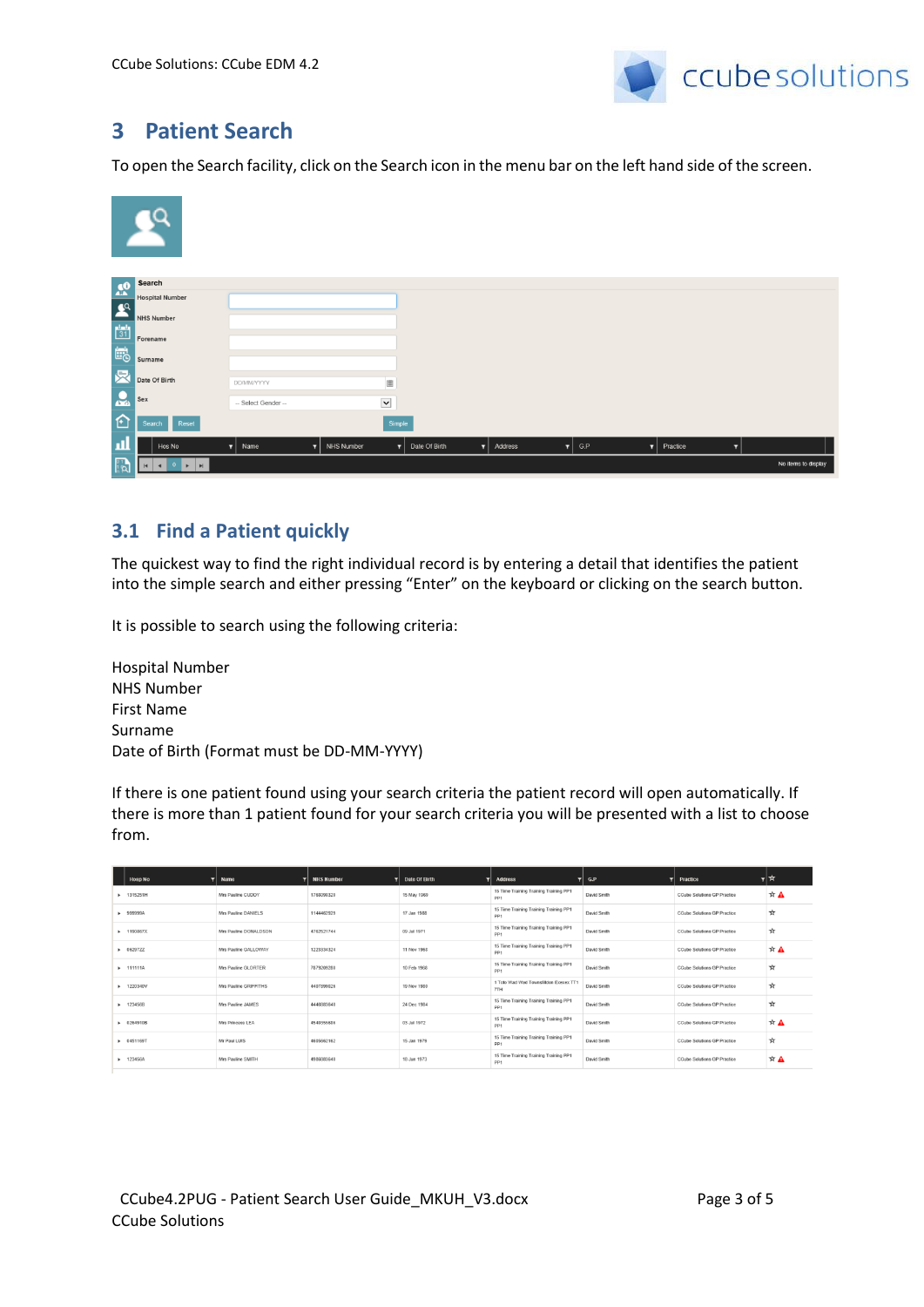

The icons column allows for both additional functionality as well as additional patient information



These icons have the following meaning;

- The patient has been added to a Favourite list.
- Patient has Alerts Click the icon will display all Alerts in an Alerts Modal. Dependant if the 'Allow Alerts Access' permission has been enabled

Additional patient details or demographics can be displayed by clicking the arrow at the left of the patient row.

| <b>Hosp No</b>                                                                 | ⇁                                                                                                                                                       | Name<br>▼                 | <b>NHS Number</b><br>┳ | Date Of Birth<br>▼ | <b>Address</b><br>▼                                       | G.P<br>▼    | <b>Practice</b>                    | ▾╞⋩ |
|--------------------------------------------------------------------------------|---------------------------------------------------------------------------------------------------------------------------------------------------------|---------------------------|------------------------|--------------------|-----------------------------------------------------------|-------------|------------------------------------|-----|
| 4 1591366X                                                                     |                                                                                                                                                         | Mr James GREY             | 4706872677             | 21 Oct 1964        | 2a Lansdowne Road Smithson<br>Lane Exter TQ1 6HG          | David Smith | <b>CCube Solutions GP Practice</b> | ☆   |
| <b>Address</b><br>Sex<br>Date Of Birth<br><b>NHS Number</b><br>G.P<br>Practice | Demographics<br>2a Lansdowne Road Smithson Lane Exter TQ1 6HG<br>Male<br>21 Oct 1964<br>4706872677<br>David Smith<br><b>CCube Solutions GP Practice</b> |                           |                        |                    |                                                           |             |                                    |     |
| 5240645V                                                                       |                                                                                                                                                         | <b>Mrs Jennifer JAMES</b> | 4689161127             | 21 Nov 1964        | 15 Time Training Training Training<br><b>PP1 PP1</b>      | David Smith | <b>CCube Solutions GP Practice</b> | ☆   |
| ▶ G5676212                                                                     |                                                                                                                                                         | Mr James MERCER           | 9991115993             | 14 Jan 1960        | 12 Landview Street Anyview<br>Anyview Stamfording 902 PP1 | David Smith | <b>CCube Solutions GP Practice</b> | ☆   |

When you have found the correct patient click on the row with the patients' name and the patient record will be displayed. If there is no patient record found for your search criteria a message stating "No records to display" will be shown.

| Υ. |
|----|
| ☆  |
| ☆  |
| ☆  |
| ☆  |
| ☆  |
| ☆  |
|    |

Long lists of results are split into pages. Note that a list page may extend beyond the visible panel, so that you need to scroll down to see the rest of the page.

The stars on the right hand side are used to pick out frequently used records for quick access – see the user guide on "Favourites" for further information.